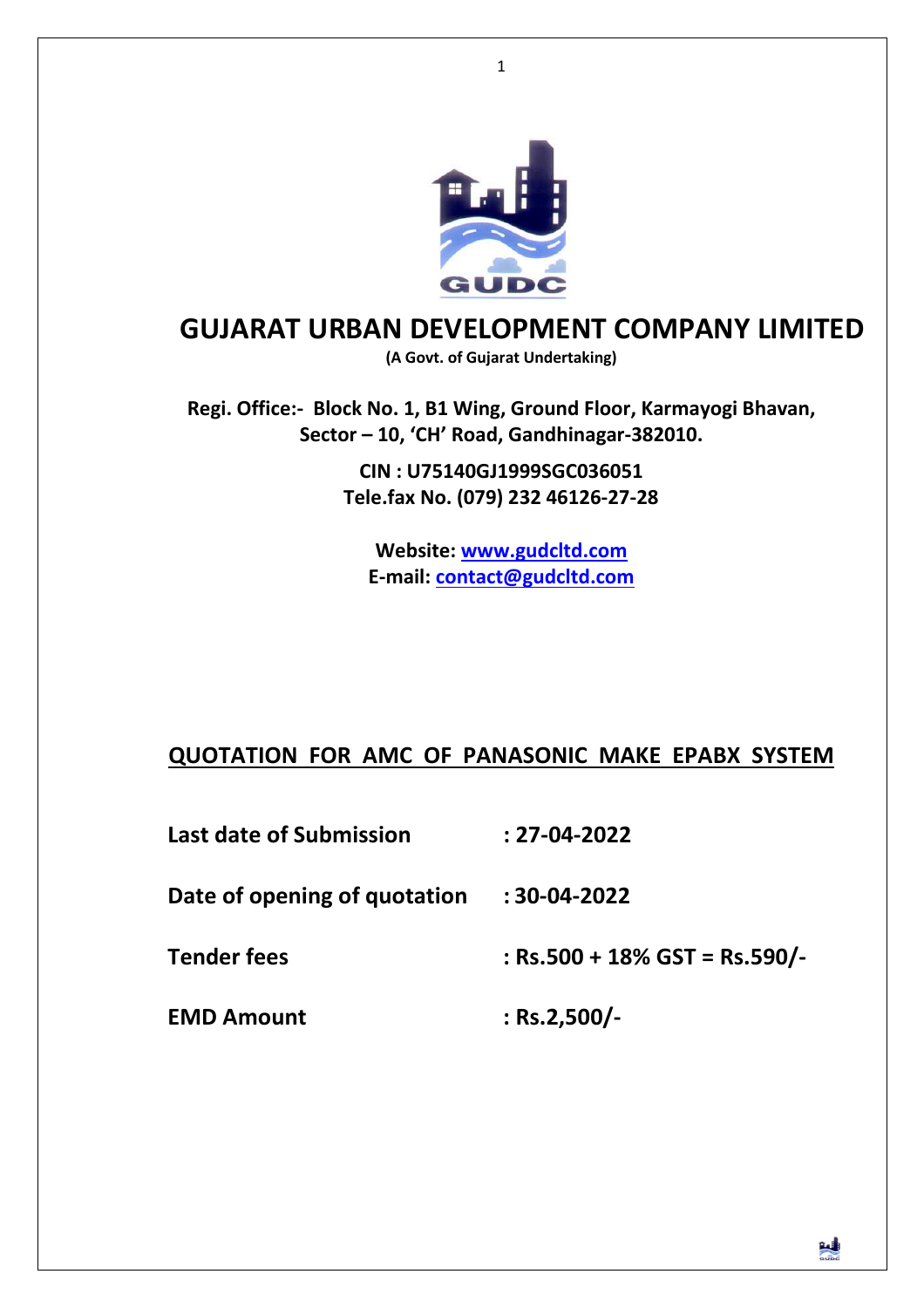# **Part – A :**

## **QUOTATION**

| Sr.<br>No. | <b>Particular</b>                                                                                                                                                                                                                                                                                                                                                                                                                                                      |                                                                                                      |  |
|------------|------------------------------------------------------------------------------------------------------------------------------------------------------------------------------------------------------------------------------------------------------------------------------------------------------------------------------------------------------------------------------------------------------------------------------------------------------------------------|------------------------------------------------------------------------------------------------------|--|
| 1.         | Name of the Agency:                                                                                                                                                                                                                                                                                                                                                                                                                                                    |                                                                                                      |  |
| 2.         | Name of the Authorized Person of the<br>Agency:                                                                                                                                                                                                                                                                                                                                                                                                                        |                                                                                                      |  |
| 3.         | Address:                                                                                                                                                                                                                                                                                                                                                                                                                                                               |                                                                                                      |  |
| 4.         | Telephone/Mobile No.:                                                                                                                                                                                                                                                                                                                                                                                                                                                  |                                                                                                      |  |
| 5.         | <b>Business Registration Number:</b>                                                                                                                                                                                                                                                                                                                                                                                                                                   |                                                                                                      |  |
| 6.         | Year of Establishment of the Business:                                                                                                                                                                                                                                                                                                                                                                                                                                 |                                                                                                      |  |
| 7.         | Last Three Year Annual Turnover:<br>(Chartered Accountant certificate or any<br>related documents have to be attached)                                                                                                                                                                                                                                                                                                                                                 | Annual Turnover (In Rs.)<br>2018-19 :<br>2019-20:<br>2020-21 :                                       |  |
| 8.         | PAN No.:                                                                                                                                                                                                                                                                                                                                                                                                                                                               |                                                                                                      |  |
| 9.         | GST No.:                                                                                                                                                                                                                                                                                                                                                                                                                                                               |                                                                                                      |  |
| 10.        | Original Affidavit is to be furnished with the<br>quotation in which declare that, Agency/<br>Company is not blacklisted or debarred by<br>any Government Company / Government<br>department from participating in the<br>tender and myself as proprietor or any of<br>director/s<br>/partner/s<br>is/are<br>our<br>not<br>blacklisted or debarred by any Government<br>Company / Government department from<br>participating in the tender during last three<br>years | Affidavit<br>is<br>to<br>be<br>given<br><b>Rs.50</b><br>on<br>Non-judicial stamp as per "ANNEXURE-A" |  |

Required copies have to be attached for Sr. No. : 5, 7, 8, 9, 10.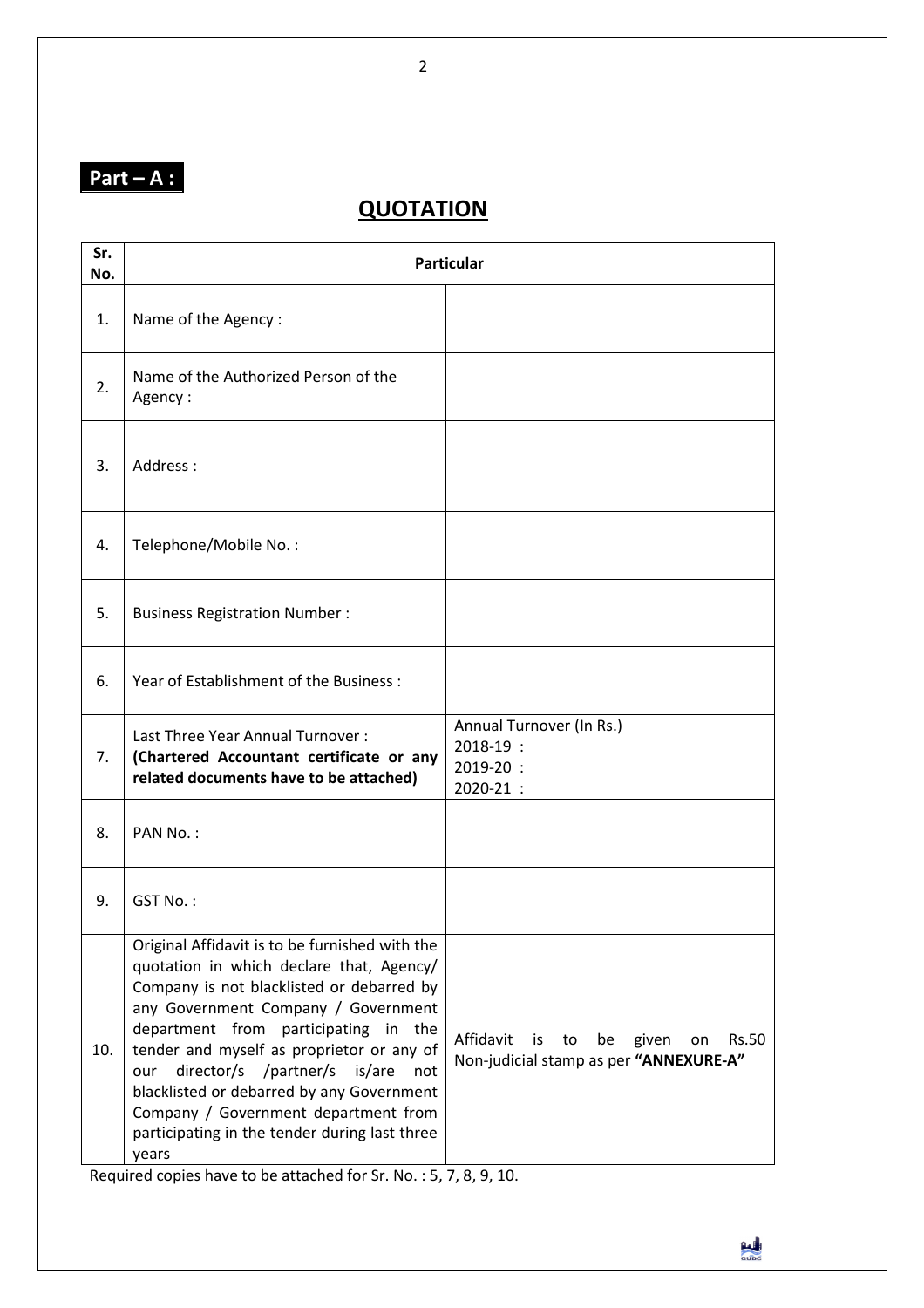Details of contract in Government/Semi-Government/Company/Board-Corporation/Bank/ Hospital/Industry/Hotel etc.

| SrNo             | <b>Details of Agency/Company</b><br>(Full Address/Telephone-<br>Mobile No.) | <b>Contract Period</b> |    | <b>Annual Contract</b> |
|------------------|-----------------------------------------------------------------------------|------------------------|----|------------------------|
|                  |                                                                             | <b>From</b>            | To | Value                  |
| 1.               |                                                                             |                        |    |                        |
| $\overline{2}$ . |                                                                             |                        |    |                        |
| 3.               |                                                                             |                        |    |                        |

**Note:** All satisfactory service certificates have to be attached with the quotation as per details mentioned above. If the Certificates to be attached are more than three then separate sheet can be attached duly signed and sealed by the authorized representative of the agency.

### **Part – B**

| Sr.<br>No. | <b>Model</b>                                                          | Qty. | <b>Rates for Comprehensive</b><br>(With Parts) Annual Rate Contract (In Rs.)<br>(Excluding GST as applicable) |
|------------|-----------------------------------------------------------------------|------|---------------------------------------------------------------------------------------------------------------|
| 01         | <b>EPABX System</b><br>Panasonic Make System<br>Model: PBX KX-NS300SX | 01   |                                                                                                               |
|            | Extension                                                             | 128  |                                                                                                               |
|            | Telephone Junction Line                                               | 16   |                                                                                                               |
|            | Console Port With Phone                                               | 08   |                                                                                                               |
|            | Basic Telephonic Panasonic                                            | 50   |                                                                                                               |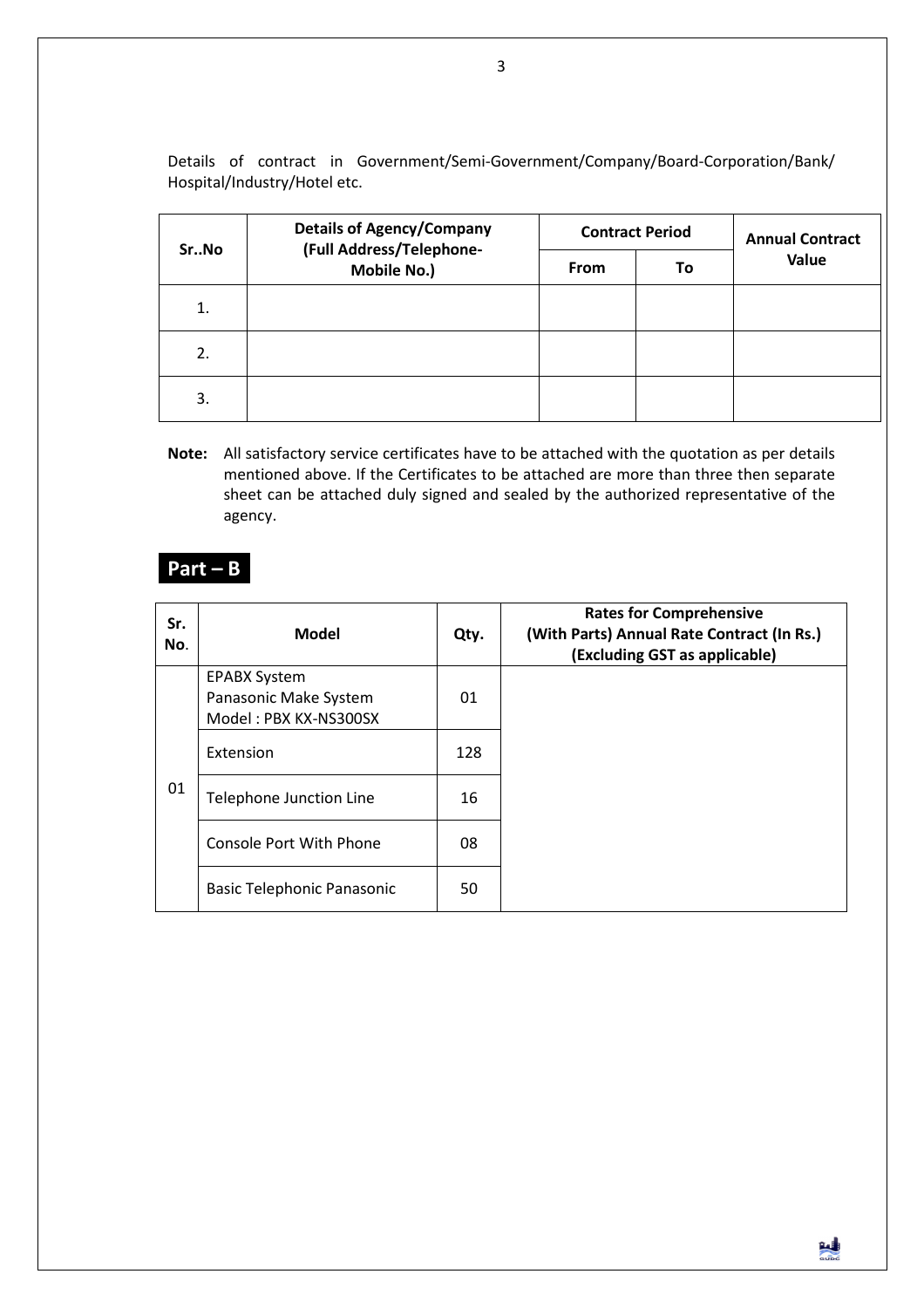#### **TERMS &CONDITIONS FOR COMPREHENSIVE RATE CONTRACT(WITH PARTS)**

- 1. Nationalized Banker's cheque / Demand Draft amounting to Rs.590/- has to be enclosed with this quotation in the name of "Gujarat Urban Development Company Limited" payable at Gandhinagar as a quotation fee. The said amount will be non-refundable. Quotation without quotation fee will not be accepted.
- 2. Nationalized Banker's cheque / Demand Draft amounting to Rs. 2500/- has to be enclosed with this quotation in the name of "Gujarat Urban Development Company Limited" payable at Gandhinagar as an amount of EMD(Earnest Money Deposit). Quotation without EMD will not be accepted. Once the lowest rates of L1 agency get approved by the Competent Authority of the Company, EMD of other bidders will be released within a period of 1 month. On receipt of Security Deposit amounting to Rs.5,000/- from L1 agency in form of Nationalized Banker's cheque / Demand Draft, EMD of L1 agency will be realized. Security Deposit will be released to the agency one month after the expiry of the contract, if the operation appears satisfactory and the full and final settlement is made. No interest will be payable to the L1 agency on Security Deposit.
- 3. RC will be inclusive of:
	- (1) Any number of break down calls due to force majeure like, Electricity disturbances, Short Circuits, PSTN Voltage fluctuation, Water flow in the system, Lightening & other disasters.
	- (2) Hardware failure due to operating problems.
	- (3) Any number of time training to the Concerned Person.
	- (4) Free Consultation for any up gradation.
	- (5) Any number of time Programming Changes.
- 4. Servicing: The routine servicing will be covered checking of Operational Performance Parameters, Cleaning of Components etc. which has to be carried out every two months on regular basis during respective contract period.
- 5. Inter telecommunication facilities are made available among the office of GUDC, GUDM at Ground Floor and office of Commissioner of Municipalities at 4<sup>th</sup> Floor in Block-A of Karmayogi Bhavan. If any fault occurs in this arrangement at GUDC office, it has to be attended as a part of Comprehensive Rate Contract.
- 6. You will have to attend the complaint within 6 hours in normal working days. In case of emergency, complaint has to be attended within 2 hours during office time. However, if the agency is unable to attend complaints within stipulated time period, the time limit operation will be carried out elsewhere and the bill will be deducted from the agency's bill / deposit.
- 7. All spare parts shall have to be covered under AMC (All types of wiring and Telephone instruments are included).
- 8. Prices quoted by the agency will be valid for 90 days from the date of opening received offers. During this time, no agency shall have rights to withdraw its offer or make any amendment in it. If it is doing so, EMD of the respective agency will be confiscated and will be considered in future as the agency is not able to perform the above operations.

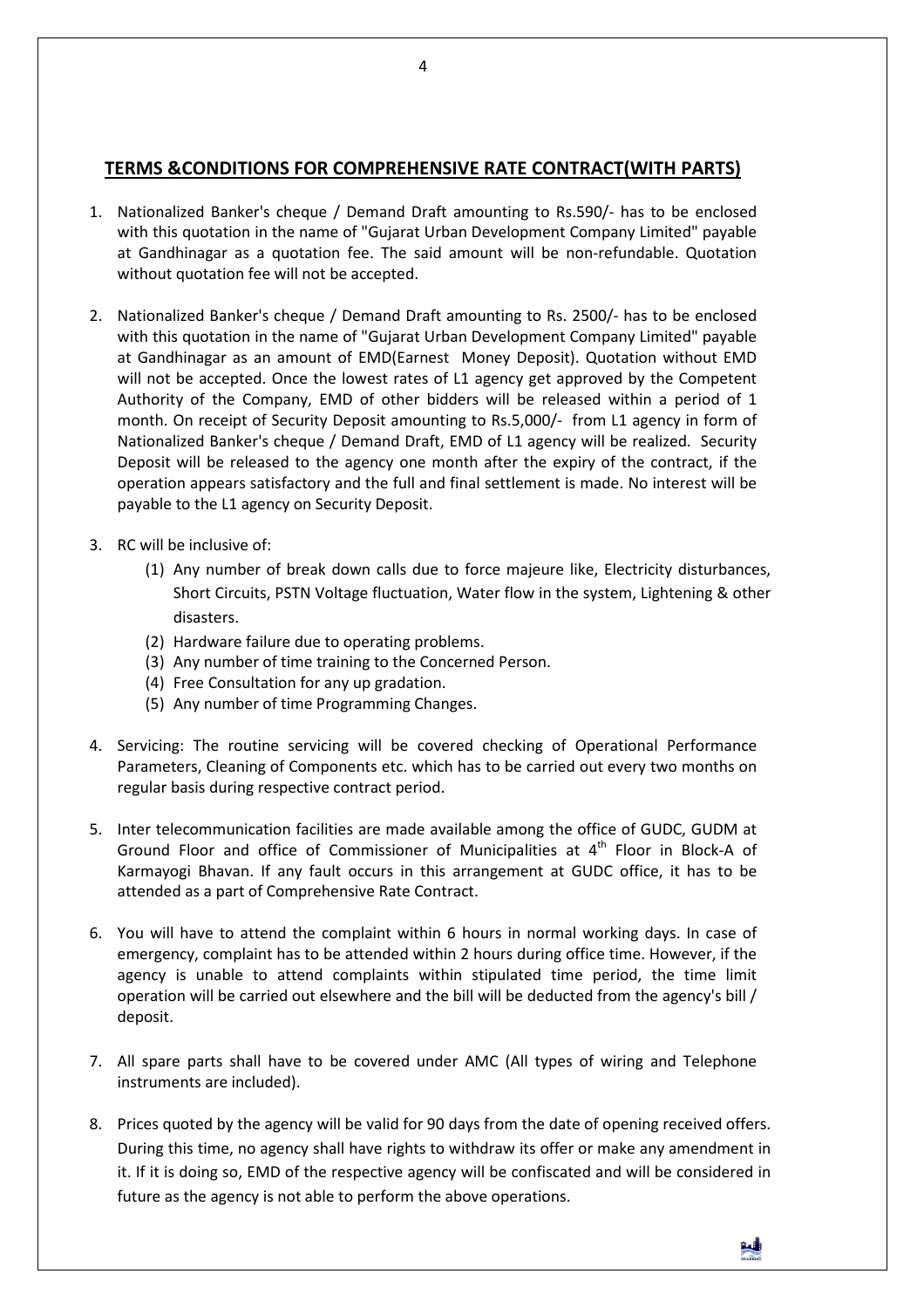- 9. On receipt of confirmation letter from the GUDC Ltd. regarding acceptance of quoted rates, L1 agency has to enter into agreement within 10 days from the date of receipt of the confirmation letter, for which, necessary expenditure such as stamping/franking charges etc. will be borne by the L1 agency. If there is a delay in doing so, regardless of any submissions, the approved rates will be revoked on one hand and EMD will be confiscated.
- 10. L1 agency may not be appointed sub-agency and the L1 Agency shall not transfer this work to any other Agency without the prior approval of the Competent Authority of the Company.
- 11. Prices shall be valid for one year from the date specified in the contract. If the performance during the contract period is found to be satisfactory, the contract period can be extended limited to further two years on mutually agreed upon by both the parties.
- 12. If the agency fails to provide the service satisfactorily and the GUDC office is dissatisfied with its services, security deposit of the agency shall be forfeited and the executed agreement shall be terminated with an immediate effect without giving any reason The GUDC office will not be liable for any loss, damages or other inconvenience caused for this. No refund will be given for the remainder of the contract thus terminated. In these circumstances, GUDC will have the absolute rights to appoint other agency at the prices, terms and bids approved.
- 13. The agency must affix the signature and stamp of the authorized person on each page of the quotation if any amendment/addition is made.
- 14. GUDC shall have absolute rights to change the terms and conditions of the contract period as and when required.
- 15. If the agency has furnished incomplete information about prices to be quoted or has submitted insufficient required documentary evidence with the quotation, the said quotation will be considered as insufficient and void, no representation in this regard will be accepted.
- 16. The tax applicable at the time of submission of the bill shall be levied separately. Payment will be made after deducting the legally required deduction from the bills submitted by the Agency.
- 17. At the event of a new quotation to be invited on expiry of the existing contract period, GUDC may subject to its requirements, extend the period of contract for a further period of 3 (three) months as per the terms specified in the contract.
- 18. If the agency does not wish to continue the contract, the agency shall give 3 month written notice. In that case, his security deposit will be forfeited. In these circumstances, GUDC shall have the absolute rights to appoint other agencies at prices, terms and bids approved.
- 19. Quotation must reach to this office address on or before **27/04/2022** during office hours in sealed cover through RPAD/Speed Post only. Quotation received thereafter or through any other mode will not be accepted. Quotation must be superscript with the caption "Quotation for the work of Annual repairs and maintenance of EPABX System".

鼬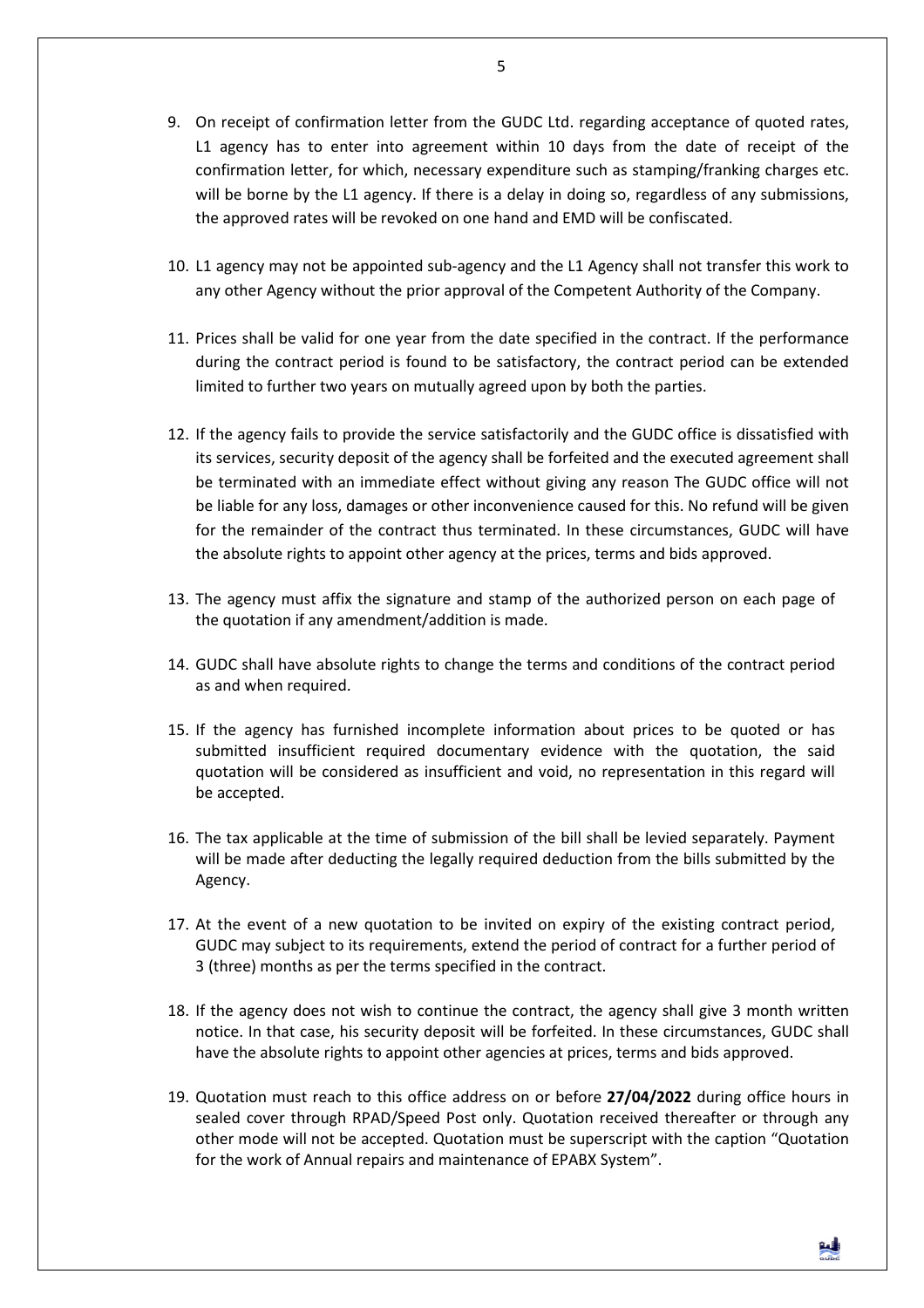- 20. In case of death of the owner of the agency, the contract will be deemed terminated and his legal heirs will have no rights to claim for any kind of loss occurs thereof. However, if the legal heirs of the owner of the agency wish to continue the operation at fixed prices as per the terms and conditions of the contract, the said operation can be continued till the duration of the contract or requirement of the Company whichever is earlier.
- 21. The agency shall be bound by the orders issued by the GUDC Ltd. from time to time.
- 22. Conditional quotation will not be accepted and treated as void.
- 23. In the event of any dispute arising out of the said operation, the decision of the Managing Director, GUDC shall be final and bound to both the parties.
- 24. The area of justice for any kind of dispute shall be at Gandhinagar (Gujarat) only.
- 25. I/we have read all the above terms and conditions of operation and I/we have understood exactly. We also read and understand the type and method of work specified in the above quotation. I fully accept the above terms and conditions and method without any objection or dispute and have filled up this quotation.

**Date: Place:** 

**(Signature of Authorized Signatory with seal)**